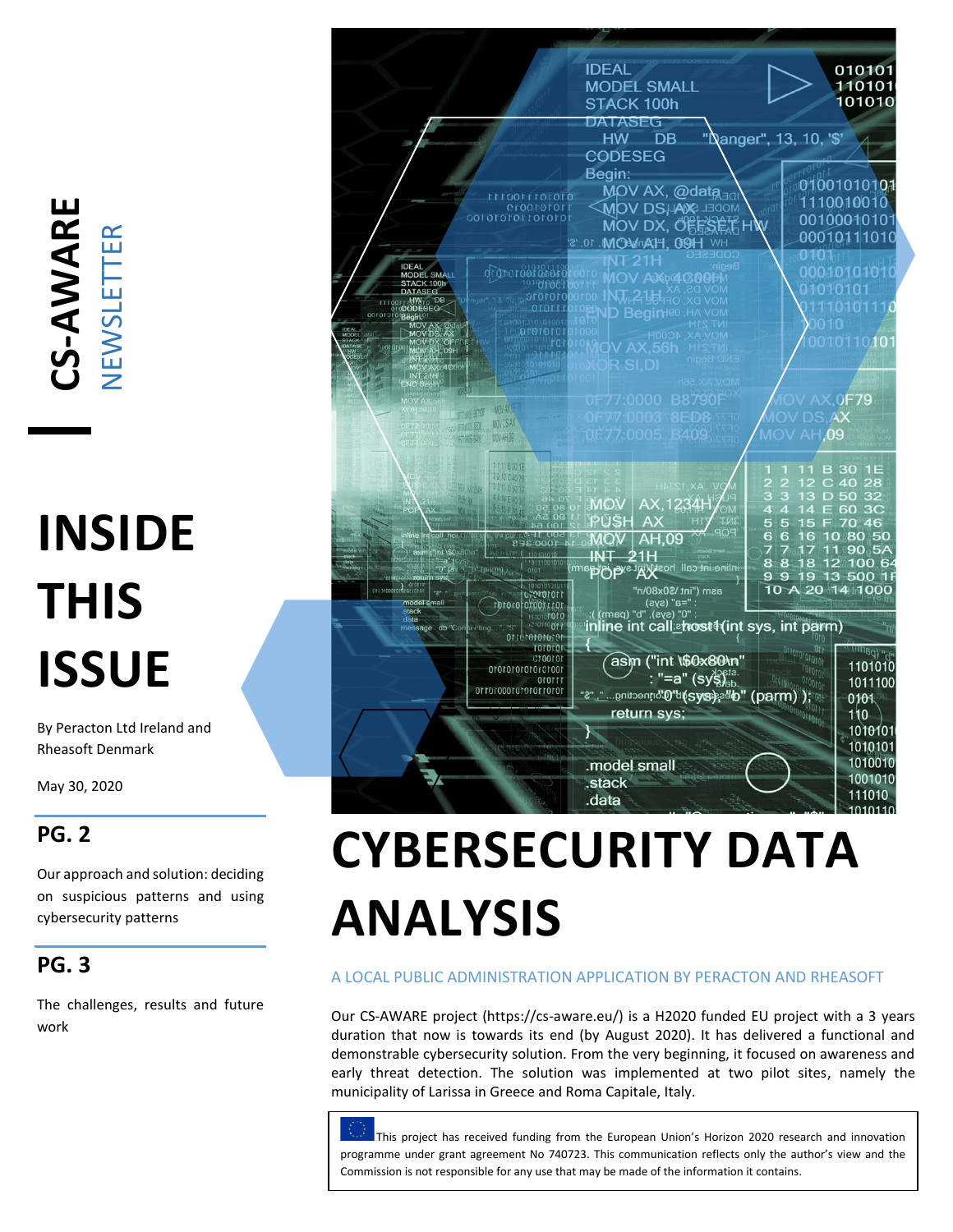

### **APPROACH**

#### DECIDING ON SUSPICIOUS DATA EVENTS

At the core of our approach sits the data analysis component that is critical for processing all the internal and external data it receives for detecting threats. When a threat is detected, the visualisation component shows the threats to system administrators who can then easily handle them and raise the level of cybersecurity awareness internally. The data analysis component is powered by a proprietary big data analytics solution provided by Peracton Ireland and the visualisation is developed by Rheasoft, Denmark. There are two main data source: internal/private LPA data and public data, coming from online cybersecurity public forums / selected social media channels. The data first is pre-processed and then lifted to STIX2.0. Then the outcome is taken by the data analysis component and processed based upon the specific cyber security patterns we have designed for each pilot.



# **SOLUTION**

#### TAYLORED CYBERSECURITY PATTERNS

The uniqueness and novelty of our data analysis approach is that we tailor it in an easy manner by designing and searching for very specific patterns, relevant for each LPA (Local Public Administration): some LPAs may have different focuses and different constraints, as well as different vulnerabilities in terms of their procedures, processes and technology stack. Thus our search is not a global one for random, potentially suspicious events, but targeted and narrowed down to the business processes and specific IT /security set-up, while still represented in an intuitive way for system administrators to grasp the situation and act fast on any threat detected.